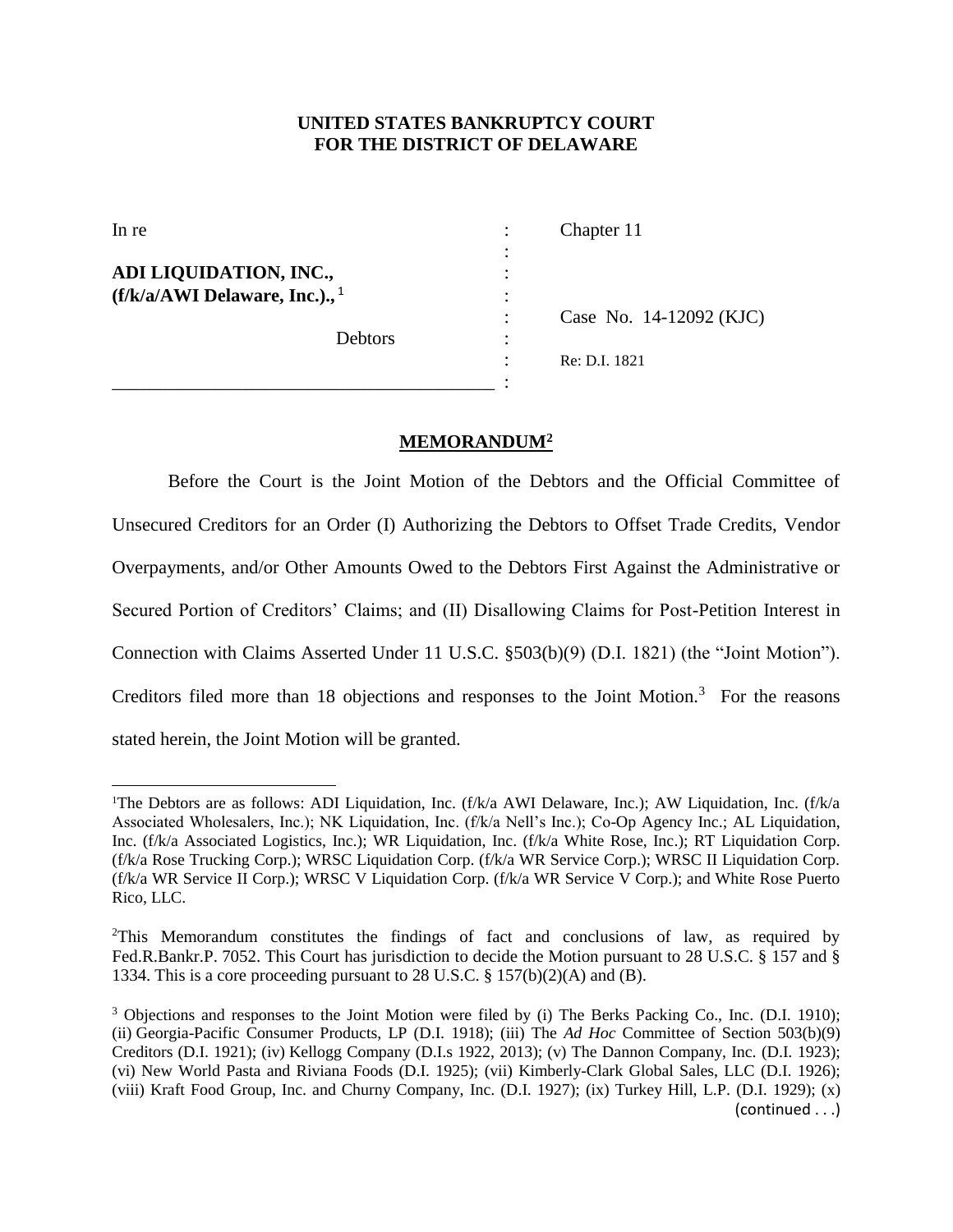#### **Background**

On September 9, 2014, the Debtors filed voluntary chapter 11 bankruptcy petitions (the "Petition Date"). At that time, the Debtors were a cooperative food distributor that provided distribution and retail services to member retailers. The Debtors serviced 800 supermarkets, specialty stores, convenience stores and superettes with grocery, meat, produce, dairy, frozen foods and general merchandise/health and beauty care products.

On September 17, 2014, the Office of the United States Trustee appointed seven of the Debtors' largest unsecured creditors to serve as members of the Official Committee of Unsecured Creditors (the "Committee").

On October 29, 2014, following a competitive auction, this Court entered an order (the "Sale Order") approving the sale (the "Sale") of substantially all of the Debtors' assets to C&S Wholesale Grocers, Inc. ("C&S"). The Sale closed on November 14, 2014 (the "Closing Date"). Pursuant to the Sale Order, the Debtors sold the "Acquired Assets" to the purchaser free and clear of all liens, claims, encumbrances and interests, including "[a]ll offsets, setoffs, right of recovery, claims of any type or kind, or any legal or equitable theory . . . other than Recoupment Rights that any party could assert against the Debtor or their estates." Sale Order, at ¶50. The Sale Order further provides that the Sale of the Acquired Assets is not free and clear of recoupment or any other affirmative defenses that any party has or may have against the Debtors or their estates. Sale Order, at ¶49.

 $\overline{\phantom{a}}$ 

Church & Dwight Co., Inc. (D.I. 1930); (xi) Pepsi-Cola Advertising and Marketing, Inc.Frito-Lay North America, Inc. and affiliates (D.I. 1931); (xii) Lactalis Retail Dairy, Inc. and Lactalis Deli, Inc. (D.I. 1932); (xiii) Rich Products Corporation (D.I. 1935); (xiv) Hain Capital Investors, LLC (D.I. 1937); (xv) ConAgra Foods, Inc. (D.I. 1938); (xvi) Seviroli Foods (D.I. 1939); (xvii) Western Family Foods, Inc. (D.I. 1944); and (xviii) Conopco, Inc. (D.I. 2021) (together, the "Objections").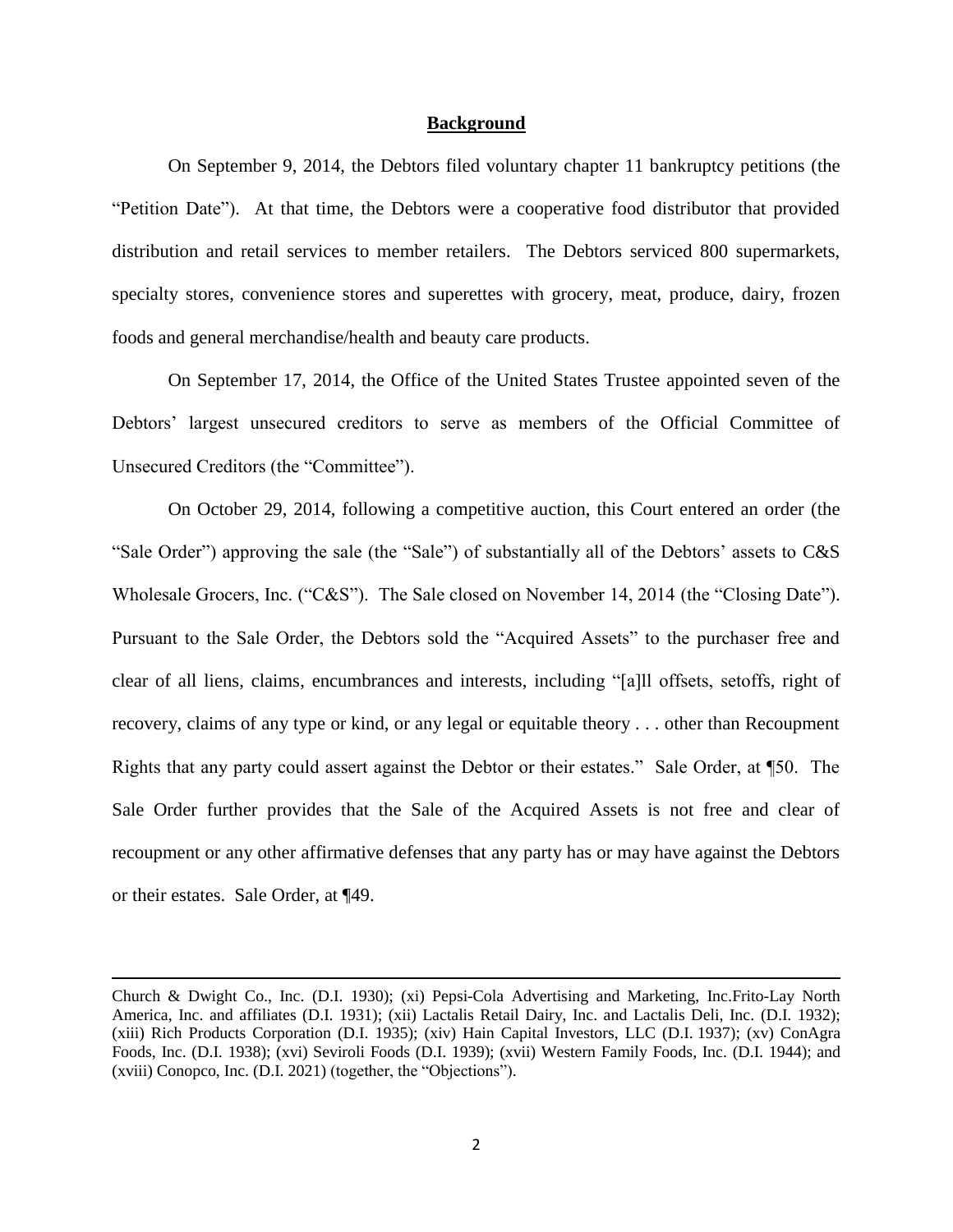Beginning in November 2014 and continuing thereafter, creditors filed more than 25 motions<sup>4</sup> for the allowance and payment of  $$503(b)(9)$  administrative claims (the " $$503(b)(9)$ Claims").<sup>5</sup> On February 9, 2015, the Debtors filed an emergency motion (D.I. 1580) to adjourn upcoming hearings on the  $\S503(b)(9)$  Claims and, after negotiations with the claimants, the Debtor submitted proposed procedures to the Court to address the reconciliation of the §503(b)(9) Claims. On February 20, 2015, this Court entered an Order (D.I. 1781) approving procedures for the §503(b)(9) Claims, including procedures governing factual reconciliation of the  $\S503(b)(9)$  Claims, a briefing schedule for certain legal issues common to the  $\S503(b)(9)$ Claims, and procedures for allowance and payment of the §503(b)(9) Claims (the "Procedures").

The Debtors and the Committee filed the Joint Motion pursuant to the Procedures. A number of creditors filed Objections to the Joint Motion.<sup>6</sup> C&S filed a "Reservation of Rights and Response" to the Joint Motion (D.I. 1755) that, among other things, seeks to preserve its rights to "Overpayments," as that term is used in the Joint Motion, since C&S contends that "Overpayments" includes amounts that were transferred through the Sale.

A hearing to consider the Joint Motion was held on April 30, 2015.

 $\overline{\phantom{a}}$ 

<sup>4</sup>At a hearing on April 30, 2015, Debtors' counsel reported that there were 32 motions filed on behalf of 120 creditors asserting §503(b)(9) claims excess of \$15.7 million, and creditors filed proofs of claim asserting §503(b)(9) claims totaling \$37.7 million. (Tr. 4/30/2015 at 16:11-17.)

 $5$  Section 503(b)(9) provides:

<sup>(</sup>b) After notice and a hearing, there shall be allowed administrative expenses . . . including - - . . . .

the value of any goods received by the debtor within 20 days before the date of commencement of the case under this title in which the goods have been sold to the debtor in the ordinary course of such debtors' business.

<sup>6</sup> *See* n.3, *supra.*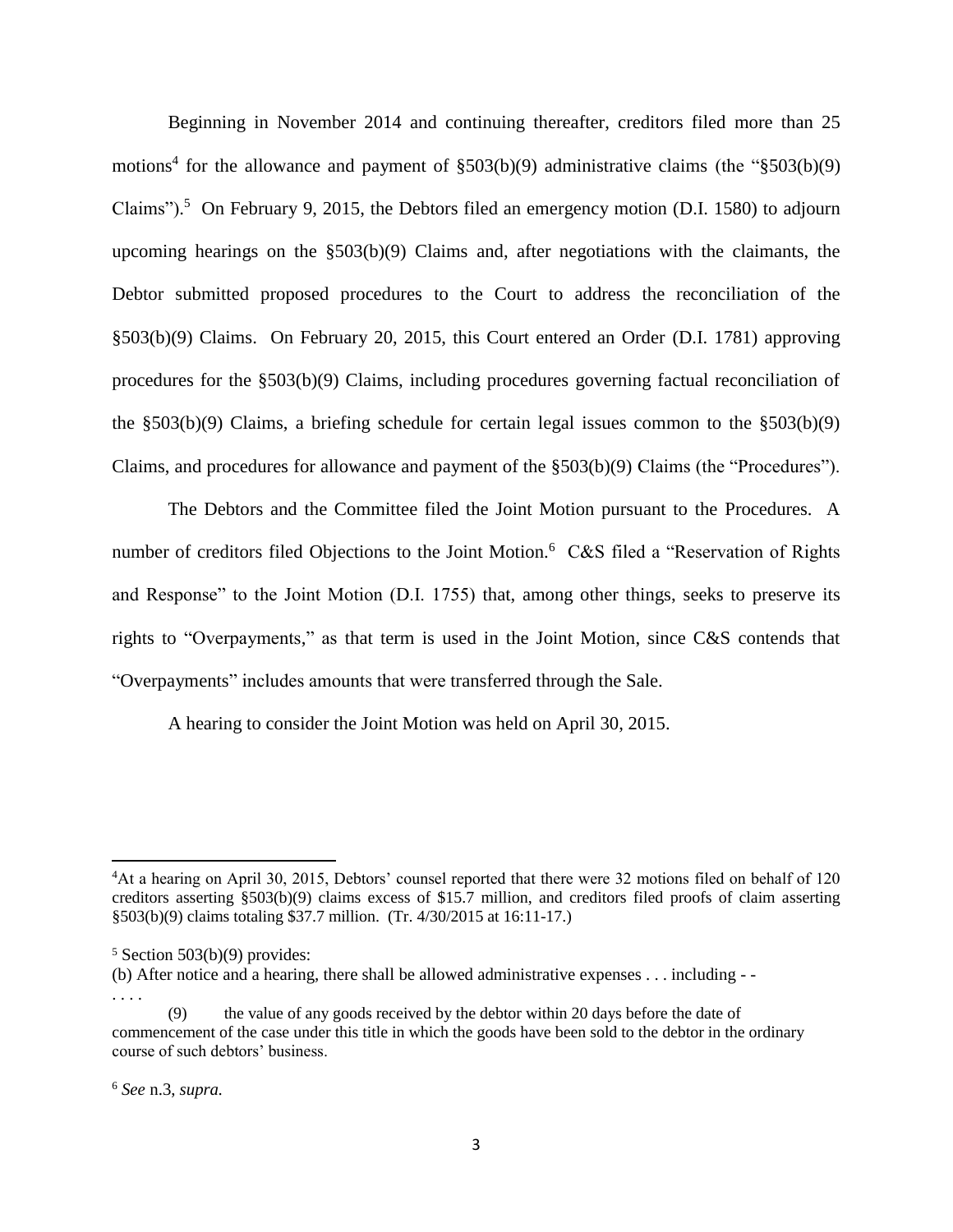#### **Discussion**

In the ordinary course of conducting its food distribution and retail business, a number of claimants delivered goods and services that were received by the Debtors within the 20 days prior to the Petition Date. The amounts that the Debtors allegedly owe the claimants for those deliveries form the basis of the §503(b)(9) Claims. However the Debtors assert that, also in the ordinary course of conducting their business, they earned certain credits and refunds, including (i) overpayments that the Debtors made to vendors on COD prior to the Closing Date for products that were not received for periods prior to the Closing Date (the "Vendor Overpayments"), (ii) various promotions, volume discounts, advertising and warehousing allowances, rebates or similar refunds under their vendor supply agreements or separate agreements or arrangements with the vendors (the "Trade Credits"), and (iii) any other amounts owed to the Debtors (the "Other Amounts," and together with the Vendor Overpayments and Trade Credits, the "Credits"). The Debtors assert that they, in their discretion, may decide how to apply the Credits to offset various claims (including §503(b)(9) Claims) against the bankruptcy estate.

In the Joint Motion, the Debtors and the Committee (the "Movants") ask this Court to determine two threshold legal issues that apply to all of the §503(b)(9) Claims generally: (i) whether the Debtors, at their election, can use any setoff or recoupment rights that they hold to reduce the amount of an allowed secured claim, administrative claim (including a §503(b)(9) Claim) or general unsecured claim, and (ii) whether holders of §503(b)(9) Claims are entitled to payment of post-petition interest on their claims.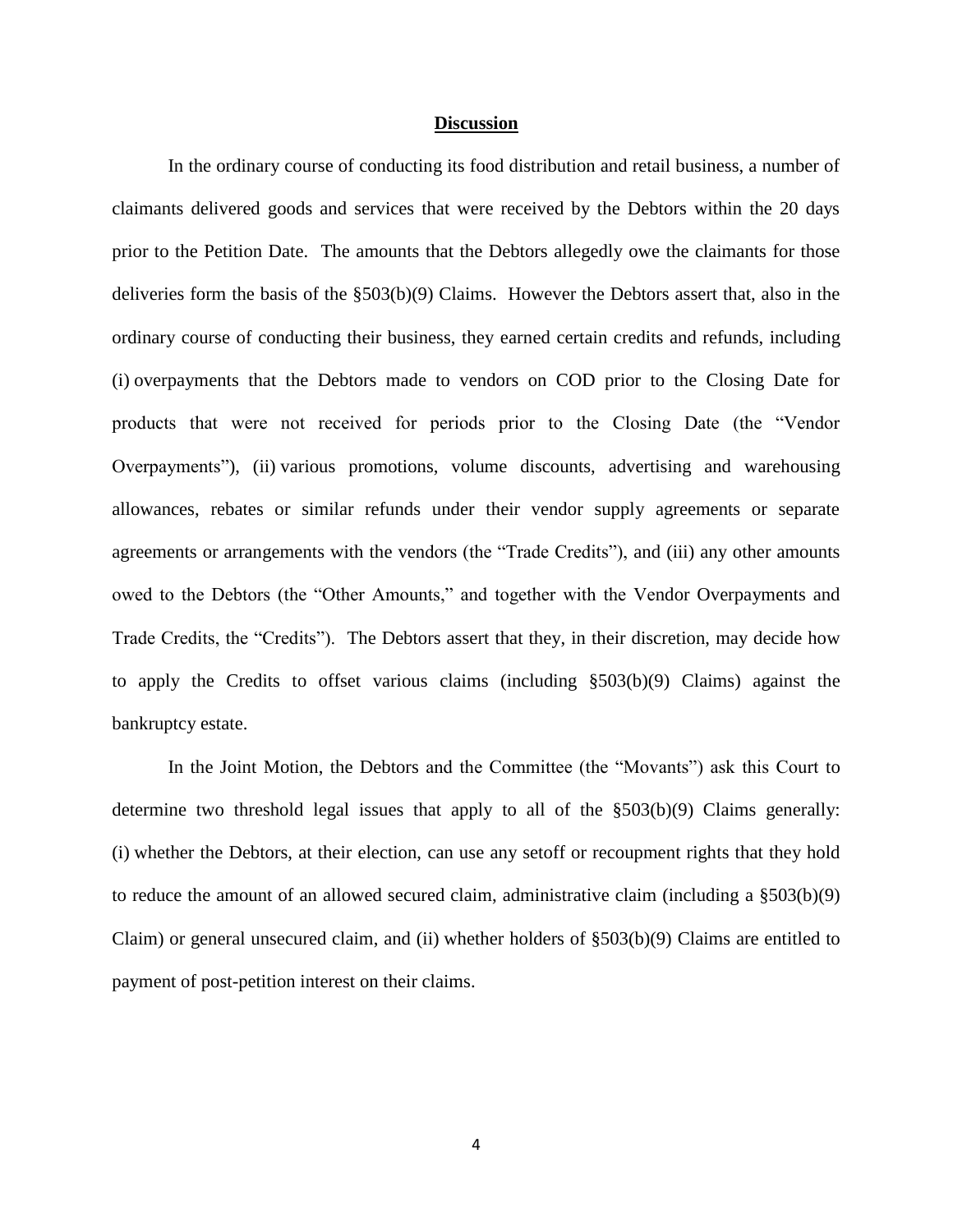#### 1. General objections to the Joint Motion

Some of the objectors question the Debtors' ability to seek a determination of the legal issues identified above without providing specific information about the amount of Credits that the Debtors want to apply to each individual claimant's claims. The objectors argue that granting the relief requested by the Debtors impacts the claimants' due process rights to be heard on the reconciliation of their individual claims.

Other objectors argue that the relief requested in the Joint Motion is premature because this Court has not yet determined the dispute between the Debtors and C&S regarding ownership of the Credits. The objectors argue that granting the Joint Motion may result in forcing some §503(b)(9) claimants to pay the Credits twice: once as an offset to claims against the Debtors, and once as an offset to claims against C&S.

At the hearing, Debtors' counsel addressed some of these issues by articulating that the relief sought in the Joint Motion was not intended to affect the following:

 The Movants are *not* asking the Court to determine the dispute between the Debtors and C&S regarding ownership of the Credits. Instead, ownership issues will be resolved by agreement between the Debtors and C&S or by a Court Order in a separate adversary proceeding. Furthermore, the Movants are *not* asking the Court to enter an order that would force creditors to pay twice on same Credits. (Tr. 4/30/2015 at 31:12 - 32:5; 44:10 - 45:10).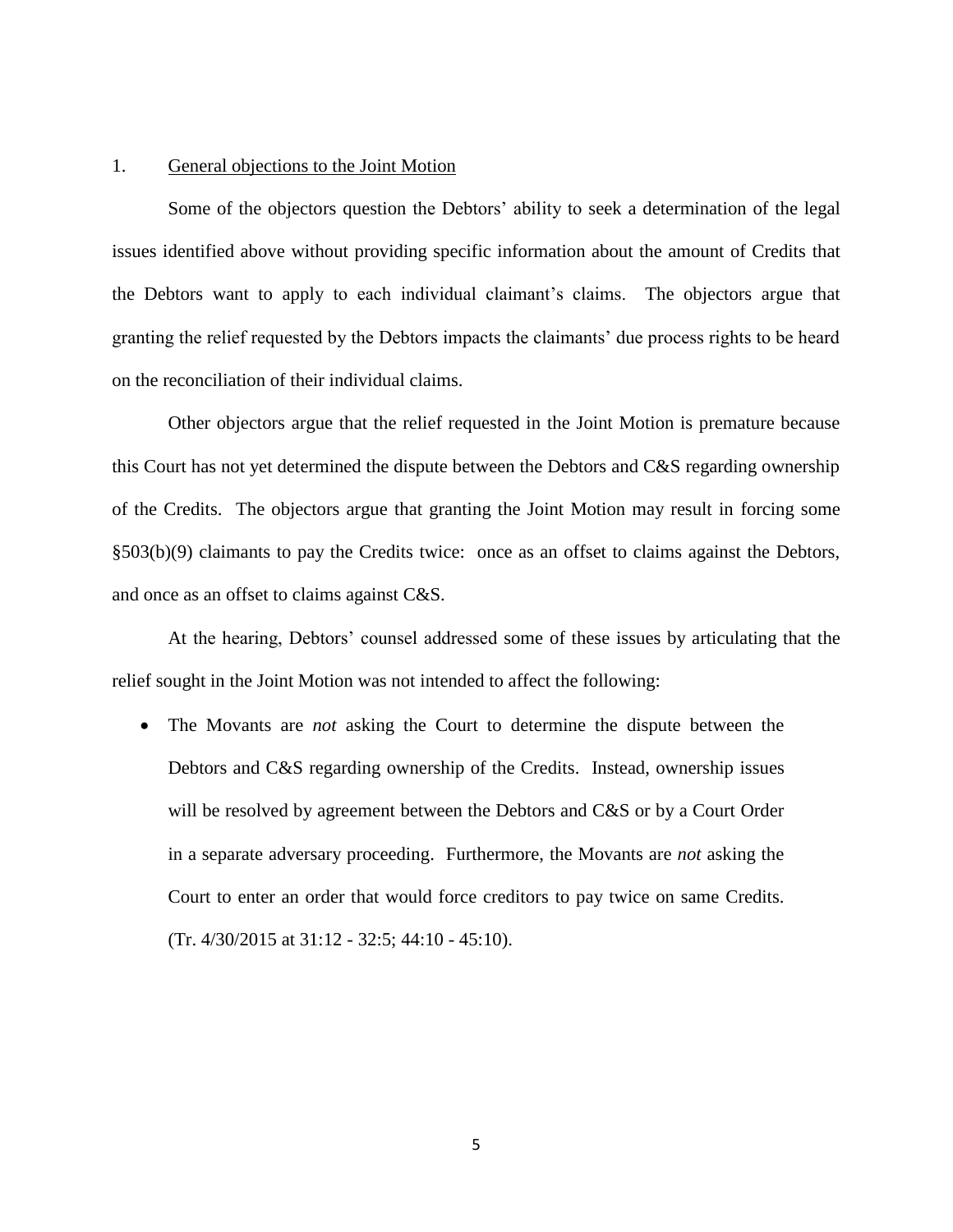• The Movants are not asking the Court to enter an order permitting the Debtors to offset or recoup Credits that weren't earned; any defense of a claimant to the Debtors' assertion of a setoff or recoupment right will be preserved (Tr. 4/30/2015 at 32:5 - 32:11.)

It is clear that the Joint Motion does not seek a determination regarding the amount of an individual §503(b)(9) Claim or the amount of any claim of the Debtors for setoff or recoupment. As noted by the Court in *Circuit City*:

> Due process requires that parties be given notice and an opportunity to be heard before an ultimate judicial determination is made. As the Fourth Circuit Court has recognized, due process is not a "technical conception of inflexible procedures . . . it is rather a delicate process of adjustment and of balancing of interests in which it is recognized that what is unfair in one situation may be fair in another."

*In re Circuit City Stores, Inc.,* 2009 WL 4755253, \*2 (Bankr. E.D. Va. Dec. 3, 2009) quoting A.H. Robins Co. *v. Piccinin*, 788 F.2d 994, 1014 (4<sup>th</sup> Cir. 1986). The parties received sufficient notice and opportunity to be heard on the Joint Motion's request for determination of threshold legal issues common to all of the §503(b)(9) Claims. Moreover, each claimant will have an opportunity to obtain a factual determination of the allowed amount of its §503(b)(9) Claims, as well as the amount and validity of the Debtors' asserted setoff and recoupment claims, pursuant to the Procedures. Accordingly, the relief sought in the Joint Motion does not infringe upon any claimants' due process rights.

## 2. Application of the Debtors' setoff and recoupment rights

The core of the objections dispute the Debtors' freedom to set off or recoup the Credits against the §503(b)(9) Claims. Most of the objectors generally assert that it is inequitable to allow the Debtors to first offset administrative claims before set off against general unsecured claims. The objectors also argue that allowing the Debtors to offset §503(b)(9) Claims: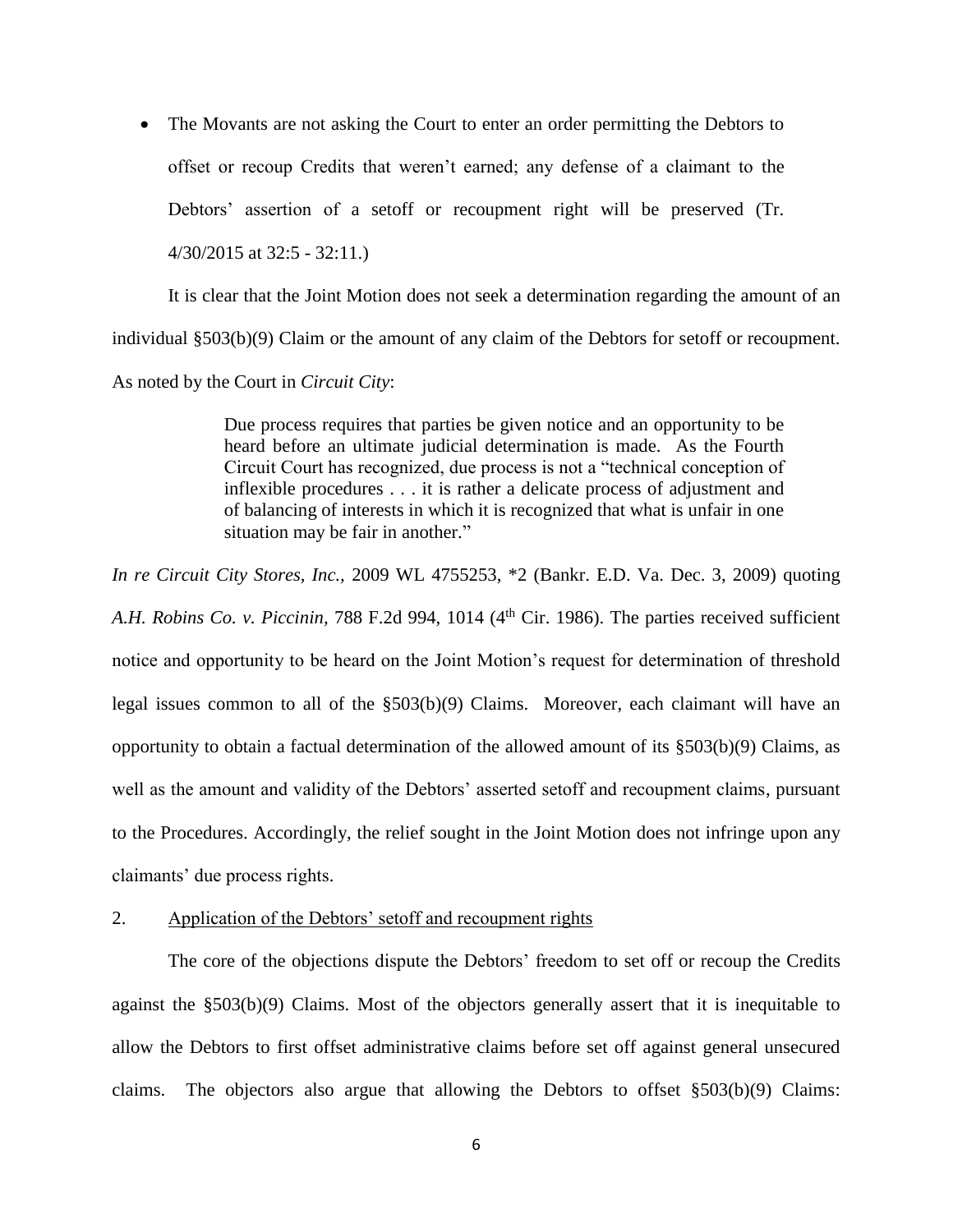(i) undermines the legislative history of  $\S503(b)(9)$ ; (ii) infringes on the creditors' rights of setoff; (iii) allows the Debtors to use §558 as a sword, instead of a shield; (iv) is inconsistent with case law that permits tax claimants to set off general unsecured claims prior to administrative claims; (v) violates  $$1129(a)(9)(A)$ ; (vi) denies the creditors their right to adequate protection; and (vii) fails to recognize that the Debtors' set off rights are limited by contractual provisions and prior course of dealings.

In response, the Debtors argue that no case law or Bankruptcy Code provision supports the objectors' position that their preferred application of the Credits to general unsecured claims, rather than administrative claims, should trump the Debtors' choice. I agree with the Debtors and the Committee that applicable case law, the Bankruptcy Code, and equitable considerations support the position that the Debtors may apply their setoff or recoupment rights, at their discretion, against secured claims, administrative claims (including the §503(b)(9) Claims), or general unsecured claims.

Bankruptcy Code §558 provides that:

The estate shall have the benefit of any defense available to the debtor as against any entity other than the estate, including statutes of limitation, statutes of frauds, usury, and other personal defenses. A waiver of any such defense by the debtor after the commencement of the case does not bind the estate.

11 U.S.C. §558. A debtor's right to effectuate setoffs, as it exists under state law, is one of the personal defenses preserved by §558. *Circuit City,* 2009 WL 4755253 at \*3. "[B]ecause §558 preserves to the Debtor the defenses it would have had prepetition, the court must examine the transaction as though the bankruptcy had not been filed." *In re PSA, Inc.,* 277 B.R. 51, 53 (Bankr. D.Del. 2002) quoting *In re Papercraft Corp.,* 127 B.R. 346, 350 (Bankr. W.D.Pa. 1991). Therefore, the prepetition/postpetition distinction is not relevant under §558. *PSA*, 277 B.R. at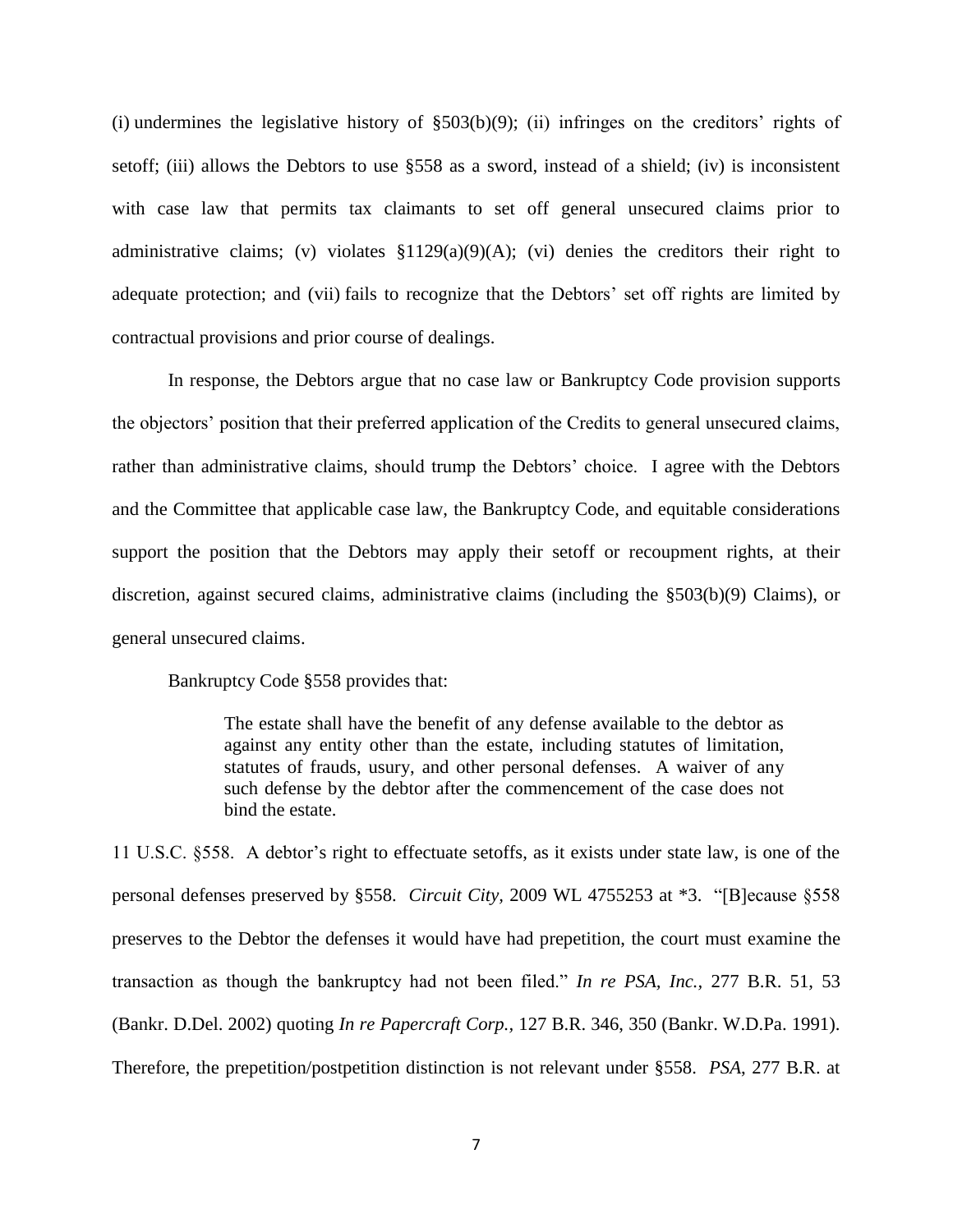54. Accordingly, this Court and other courts have concluded that a debtor may exercise its setoff rights that arose prepetition against post-petition claims. *In re Prince Sports, Inc.,* 2013 WL 6906717, \*2 (Bankr. D.Del. Dec. 11, 2013); *Circuit City*, 2009 WL 4755253 at \*3 - \*4; *PSA,*  277 B.R. at 54.

In contrast, a creditor's setoff rights are preserved in bankruptcy through Bankruptcy Code §553, but §553 restricts the exercise of a creditor's rights so that prepetition setoff rights can be applied only to prepetition debts and obligations. *Prince Sports,* 2013 WL 6906717 at \*2 citing *Lee v. Schweiker,* 739 F.2d 870, 875 (3d Cir. 1984). The Bankruptcy Code does not treat a debtor's and creditor's right to setoff equally. Allowing the Debtors to offset postpetition claims, while restricting a creditor's setoff rights, is consistent with the plain language of the Code and furthers the goals and objectives of the Code.

> The Court, in evaluating setoff, should favor an application that is most likely to result in equal distributions to the Debtors' creditors as a whole. *See In re Colonial Realty Co.,* 229 B.R. 567, 575 (Bankr. D.Conn. 1999) (holding that the right to setoff is not absolute and must be balanced against the debtor's duty to maximize assets of the bankruptcy estate and equitable treatment of other creditors.)

*Circuit City,* 2009 WL 4755253 at \*4. There is no persuasive reason to conclude that the claimants' setoff rights should trump the Debtors' setoff rights. Instead, the differences underlying §558 and §553 lead to the opposite conclusion. The claimants' arguments to the contrary are without merit.

The objectors also argue that allowing a debtor to offset §503(b)(9) Claims strips the value of those claims, ignores legislative intent and provides a disincentive for trade vendors to continue to supply an entity that is struggling financially. The objectors also argue that setting off §503(b)(9) Claims violates §1129(a)(9)(A), which requires full payment of allowed administrative expense claims on a plan's effective date, unless the claimant agrees to different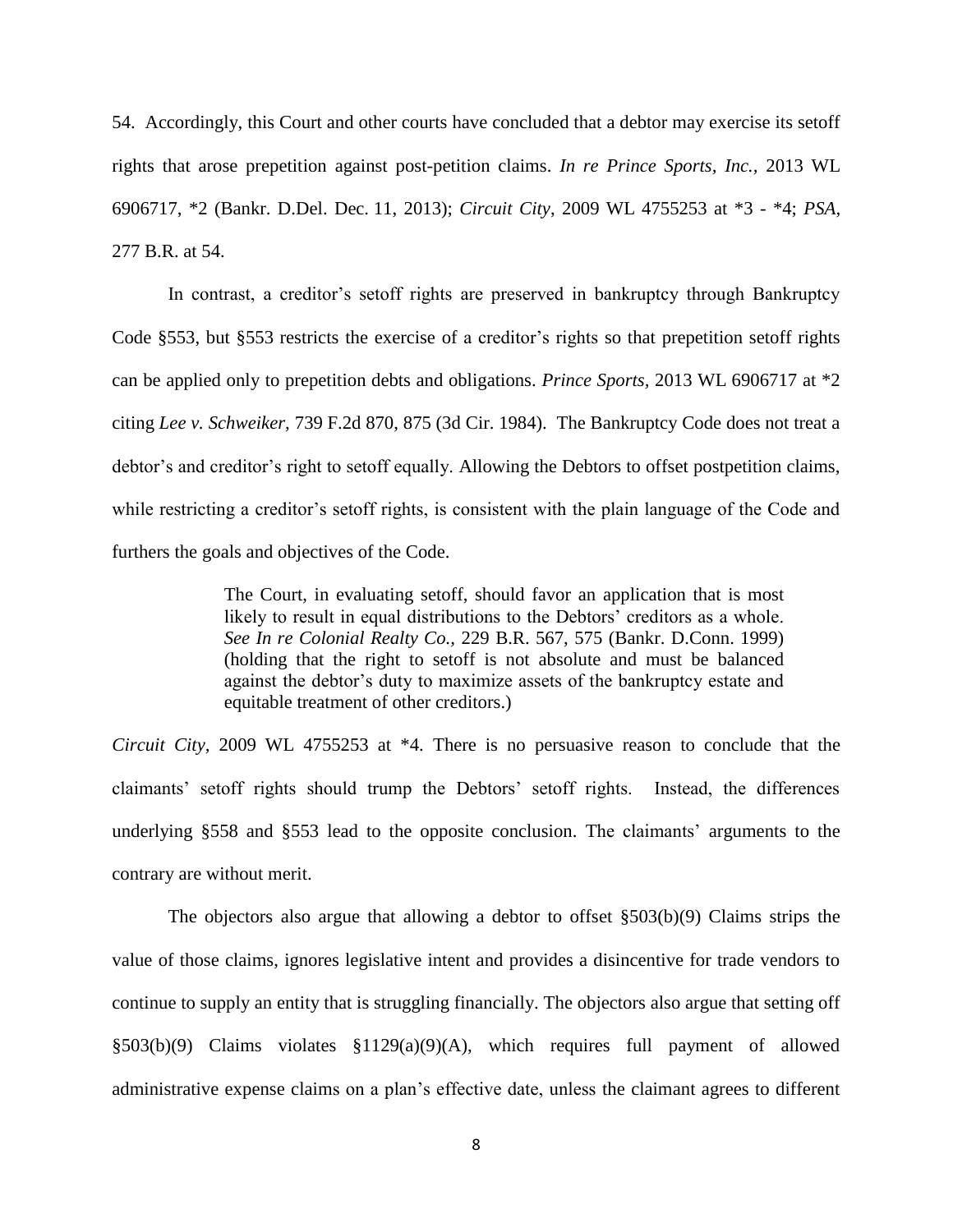treatment. Although these arguments reinforce the Code's recognition that §503(b)(9) Claims deserve priority payment over general unsecured claims, they do not provide a basis for stripping a debtor's defenses in determining the *allowed amount* of a §503(b)(9) Claim. As discussed above, §558 specifically preserves a debtor's defenses without regard to prepetition and postpetition distinctions. The allowed amount of a  $\S503(b)(9)$  Claim will be determined pursuant to the Procedures before the claimant can assert a right to priority payment. These arguments against allowing the Debtors to set off §503(b)(9) Claims are rejected.

The objectors point to two tax cases in which bankruptcy courts permitted the IRS to set off tax refunds against general unsecured claims before setting off against priority claims. *See In re Lybrand*, 338 B.R. 402, 407 (Bankr. W.D.Ark. 2006) (recognizing that 26 U.S.C. § 6402(a) gives the IRS discretion to apply a refund to 'any liability' of the taxpayer); *In re Lawson, Inc.,* 187 B.R. 6, 8 (Bankr. D.Idaho 1995) (deciding that the IRS was permitted to set off mutual, prepetition debts under §553, and further recognizing that non-bankruptcy law provides the IRS with the right to offset *any* tax liability, and the balancing of the equities supported the IRS's preferred set off under the facts of that case). The objectors do not assert any non-bankruptcy or equitable basis that would allow them to direct how the Credits are applied, and I perceive no reason why these cases involving application of a separate, distinct statute should apply here.

The objectors further argue that, because Bankruptcy Code §506 characterizes setoff claims as secured claims, the Debtors must provide adequate protection to the extent the Debtors' setoff rights reduce the creditor's setoff rights. To the extent that adequate protection would be appropriate (and I have reservations about whether adequate protection is available under these facts), I agree with the *Circuit City* Court:

> Permitting the Debtor to offset prepetition Receivables against the Claimants' postpetition Administrative Expenses does not in any way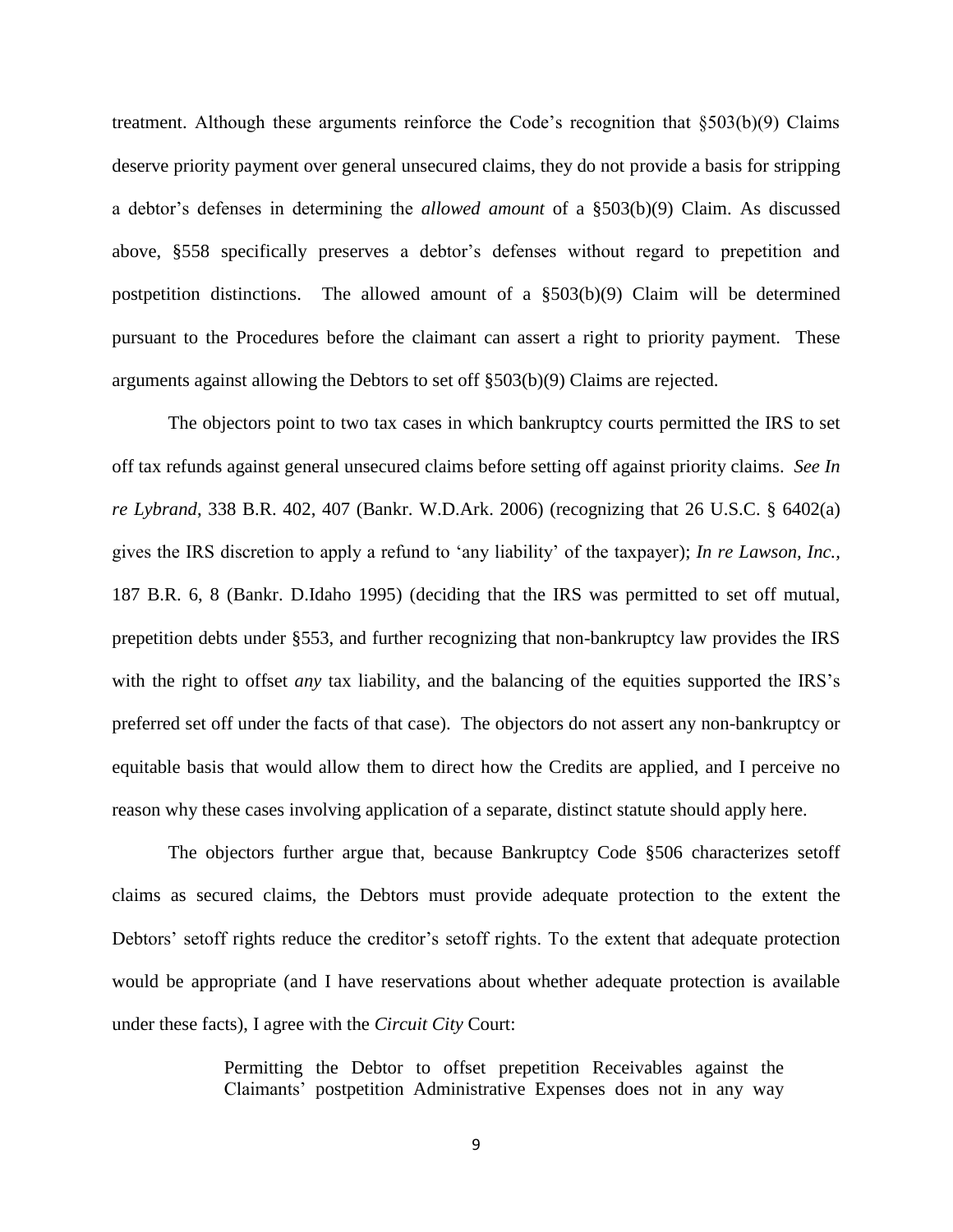destroy a Claimant's security interest by virtue of § 553 and §506. Satisfying creditor claims by extinguishing debt that a creditor otherwise owes to the Debtor does not erode the value of the claims alleged by the creditor. The Claimant gets the benefit of the extinguishment of the debt it owes to the Debtors dollar for dollar. Therefore, the Claimants are not harmed by the Debtors' exercise of the Debtors' § 558 setoff rights. Rather, the Claimants are complaining that they are not receiving the windfall that they were perhaps hoping to receive to the detriment of creditors as a whole.

### *Circuit City*, 2009 WL 4755253 at \*4.

The objectors also argue that the Debtors' setoff rights are limited by contract provisions or prior course of dealings between the parties. Therefore, they argue, the Court cannot acknowledge any discretion to permit offset of secured or administrative claims, generally, since the particular facts applicable to each claim may restrict the Debtors' ability to apply their setoff rights to particular debts. In response, the Debtors rely on *Prince Sports*, in which I wrote that "[s]etoff and recoupment are not dependent on the parties' contract; rather they are equitable remedies available independent of any contractual remedy." *Prince Sports,* 2013 WL 6906717 at \*2.

In *Prince Sports¸* the parties' contract provided that the debtor/tenant could apply a credit based on an overpayment of taxes or operating expenses to the next due installment of rent. *Id.* at \*2. By the time the parties determined the amount of the debtor's credit, the debtor had rejected the lease and there was no further rent installment due, rendering it impossible to apply the credit as contemplated by the lease between the parties. The debtor then sought to apply the credit to postpetition rent claims, rather than the unsecured rejection damage claim. I held that §558 preserves all of the debtor's defenses, and I determined that the contract in *Prince Sports*  did not affect the debtor's equitable remedies.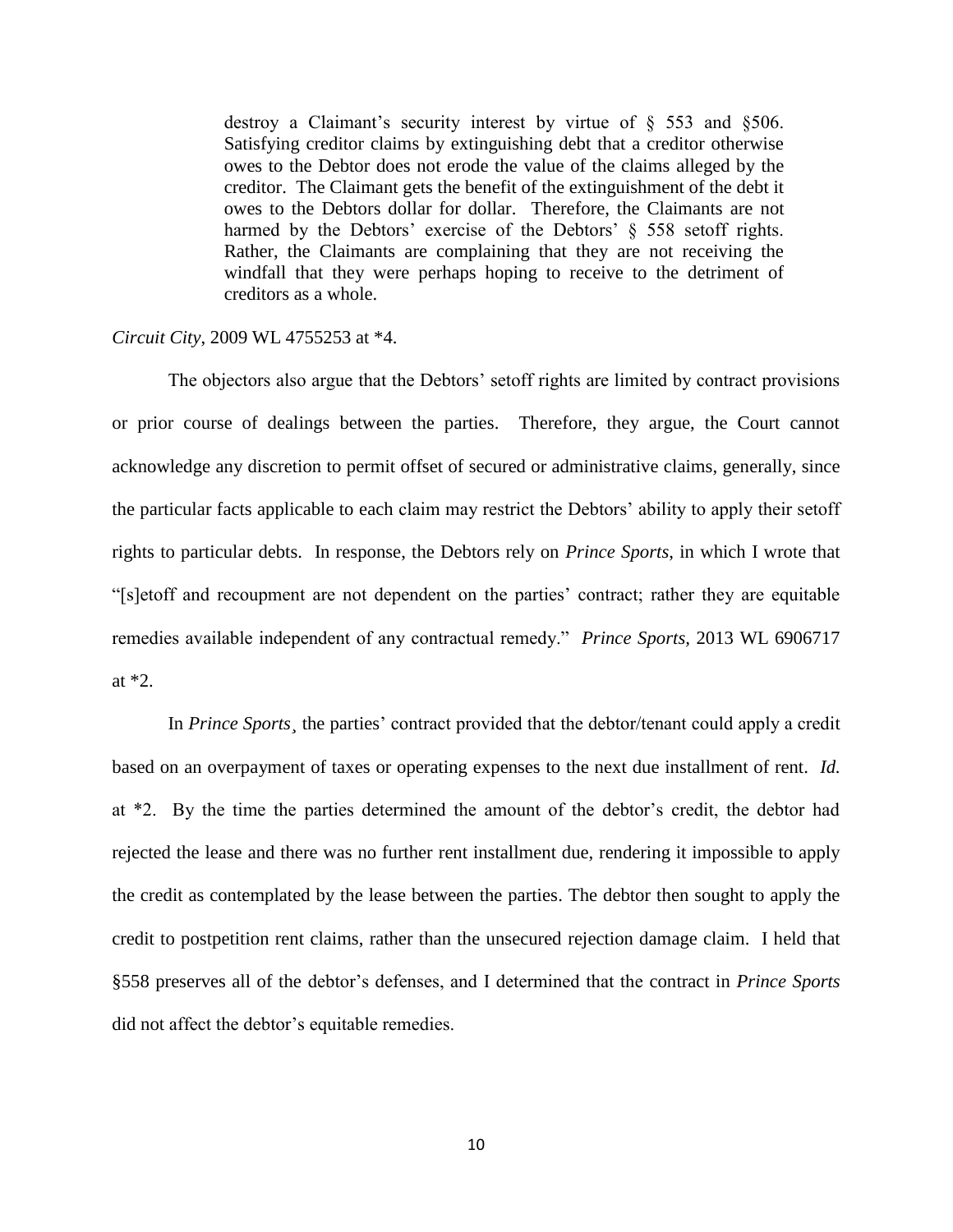For the matter currently before me, I conclude that there is a presumption that the claimants' prior course of dealing, industry standards and contract do not operate as a waiver of the Debtors' equitable remedies. However, if a claimant believes that its course of dealing or contractual language provide a good faith basis for arguing that the Debtors have waived their equitable remedies, then the claimant shall have the right to a hearing on the merits of their claim to rebut the presumption.

For the reasons set forth above, I conclude that the Bankruptcy Code, case law and policies underlying the Bankruptcy Code support acknowledging the Debtors' discretion to apply the Credits against secured claims, administrative claims (including §503(b)(9) Claims) or general unsecured claims (to the extent it is determined later, by agreement, or by a Final Order of this Court or a court of competent jurisdiction, that the Debtors own the Credits).

### 3. Post-petition Interest

Some holders of §503(b)(9) Claims have asserted a right to payment of interest on their claims, especially since the issues surrounding the ownership and application of the Credits is preventing them from receiving prompt payment of their §503(b)(9) Claims. The Bankruptcy Code contains no provision for the pre-confirmation recovery of interest on §503(b)(9) Claims in a chapter 11 case. The claimants have not provided any basis for the allowance of post-petition interest pursuant to §506(b) or otherwise under the circumstances of this case. Accordingly, the request for payment of interest on unpaid §503(b)(9) Claims will be denied.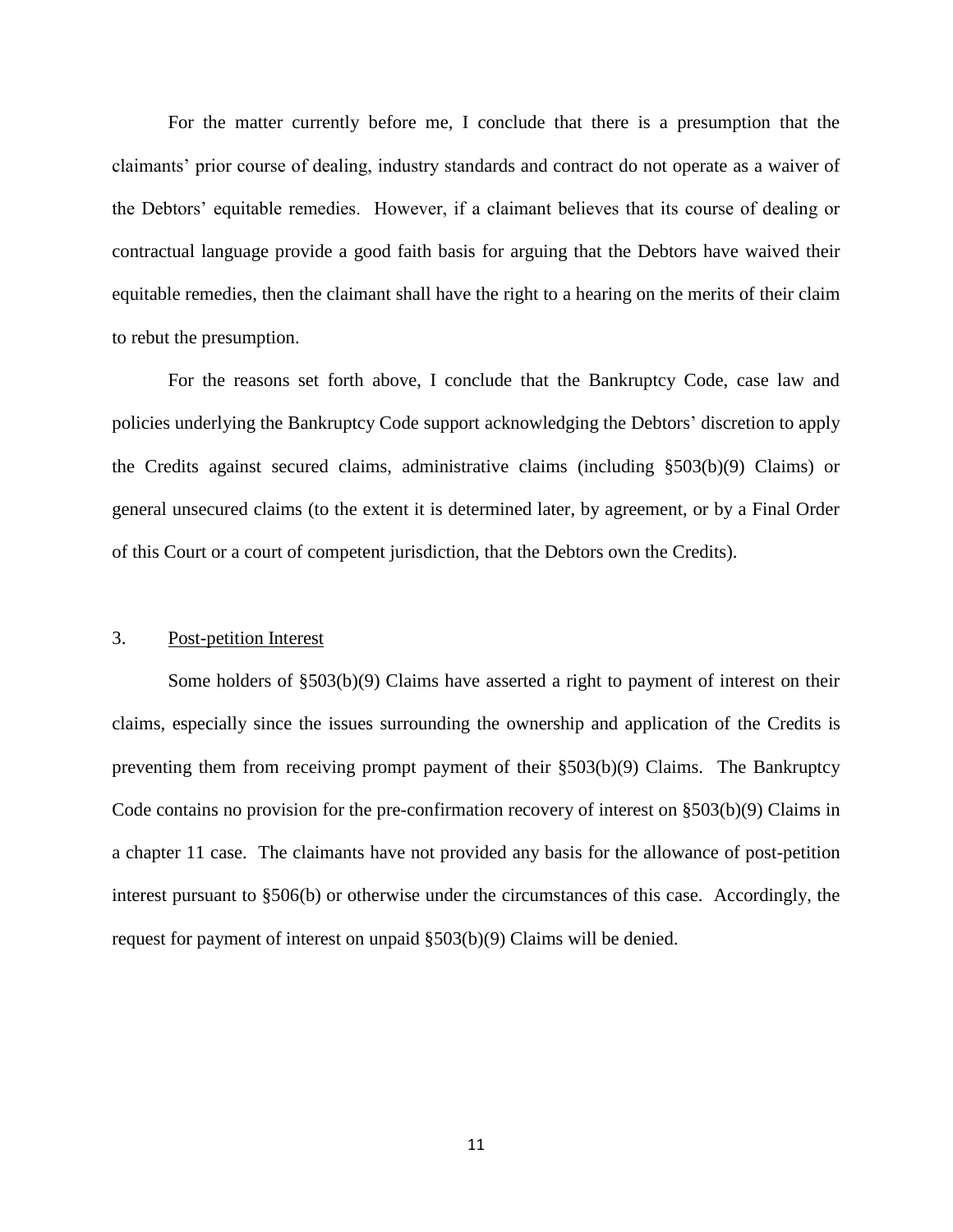# **Conclusion**

For the reasons set forth above, the Joint Motion will be granted. At the conclusion of the April 30, 2015 hearing, counsel for the Committee asked that, upon this Court's ruling on the Joint Motion, the parties be first given an opportunity to fashion an appropriate order. The accompanying order so provides.

BY THE COURT:

 $\sim$   $\sim$   $\sim$   $\sim$   $\sim$   $\sim$   $\sim$ KEVIN J. CAREY UNITED STATES BANKRUPTCY COURT

DATED: May 5, 2015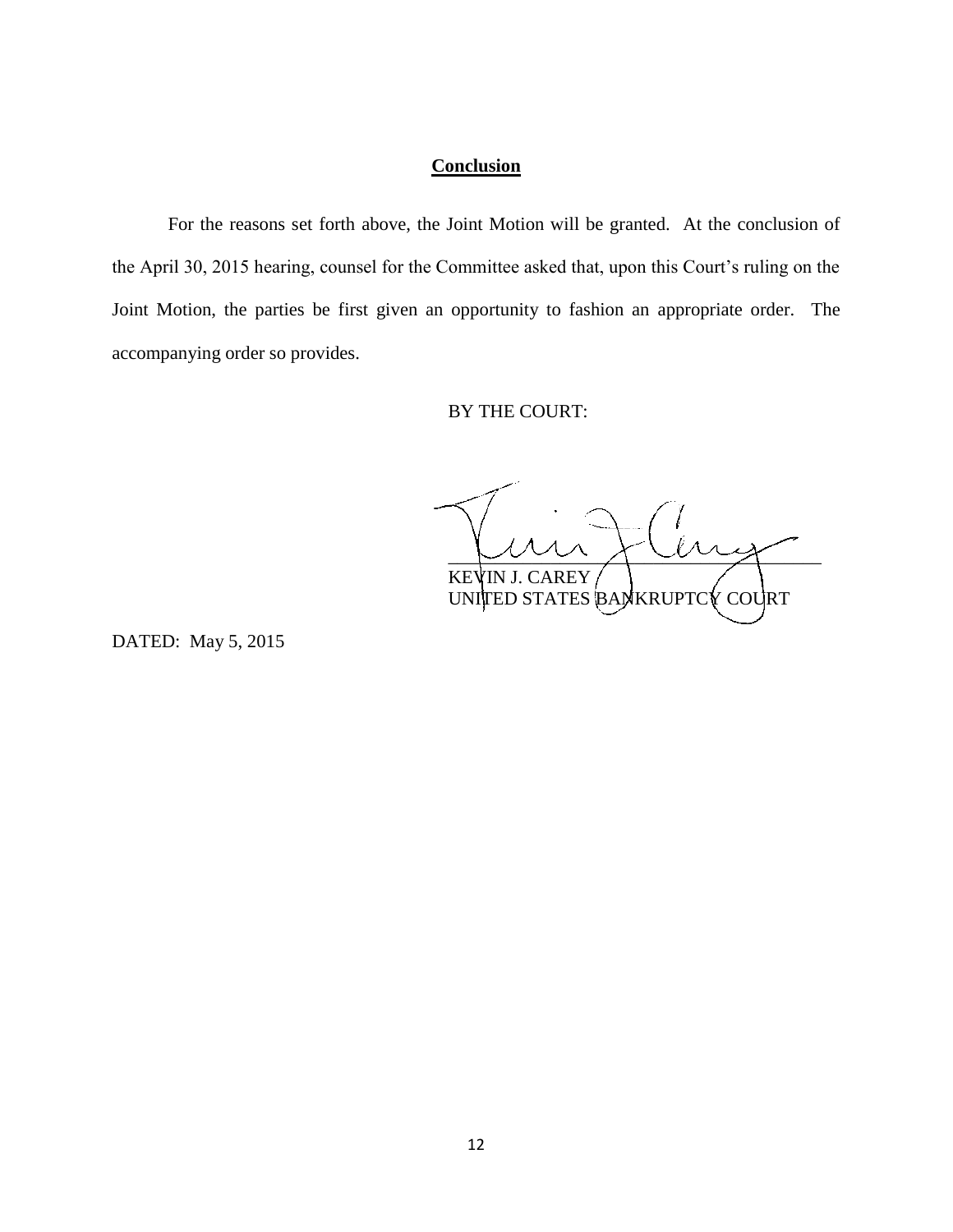## **UNITED STATES BANKRUPTCY COURT FOR THE DISTRICT OF DELAWARE**

| In re                                       |   |                         |
|---------------------------------------------|---|-------------------------|
|                                             |   | Chapter 11              |
|                                             |   |                         |
| ADI LIQUIDATION, INC.                       |   |                         |
| $(f/k/a/AWI$ Delaware, Inc.)., <sup>1</sup> |   |                         |
|                                             |   | Case No. 14-12092 (KJC) |
| Debtors                                     | ٠ |                         |
|                                             |   |                         |
|                                             |   | Re: D.I. 1821           |
|                                             |   |                         |

#### **ORDER**

AND NOW, this  $5<sup>th</sup>$  day of May, 2015, upon consideration of the Joint Motion of the Debtors and the Official Committee of Unsecured Creditors for an Order (I) Authorizing the Debtors to Offset Trade Credits, Vendor Overpayments, and/or Other Amounts Owed to the Debtors First Against the Administrative or Secured Portion of Creditors' Claims; and (II) Disallowing Claims for Post-Petition Interest in Connection with Claims Asserted Under 11 U.S.C. §503(b)(9) (D.I. 1821) (the "Joint Motion"), the objections thereto, after a hearing and for the reasons set forth in the foregoing Memorandum, it is hereby ORDERED that:

1. the Joint Motion is **GRANTED**; and

l

2. the parties shall confer and submit an order consistent with the foregoing Memorandum on or before **Friday, May 15, 2015**; and

<sup>&</sup>lt;sup>1</sup>The Debtors are as follows: ADI Liquidation, Inc. (f/k/a AWI Delaware, Inc.); AW Liquidation, Inc. (f/k/a Associated Wholesalers, Inc.); NK Liquidation, Inc. (f/k/a Nell's Inc.); Co-Op Agency Inc.; AL Liquidation, Inc. (f/k/a Associated Logistics, Inc.); WR Liquidation, Inc. (f/k/a White Rose, Inc.); RT Liquidation Corp. (f/k/a Rose Trucking Corp.); WRSC Liquidation Corp. (f/k/a WR Service Corp.); WRSC II Liquidation Corp. (f/k/a WR Service II Corp.); WRSC V Liquidation Corp. (f/k/a WR Service V Corp.); and White Rose Puerto Rico, LLC.